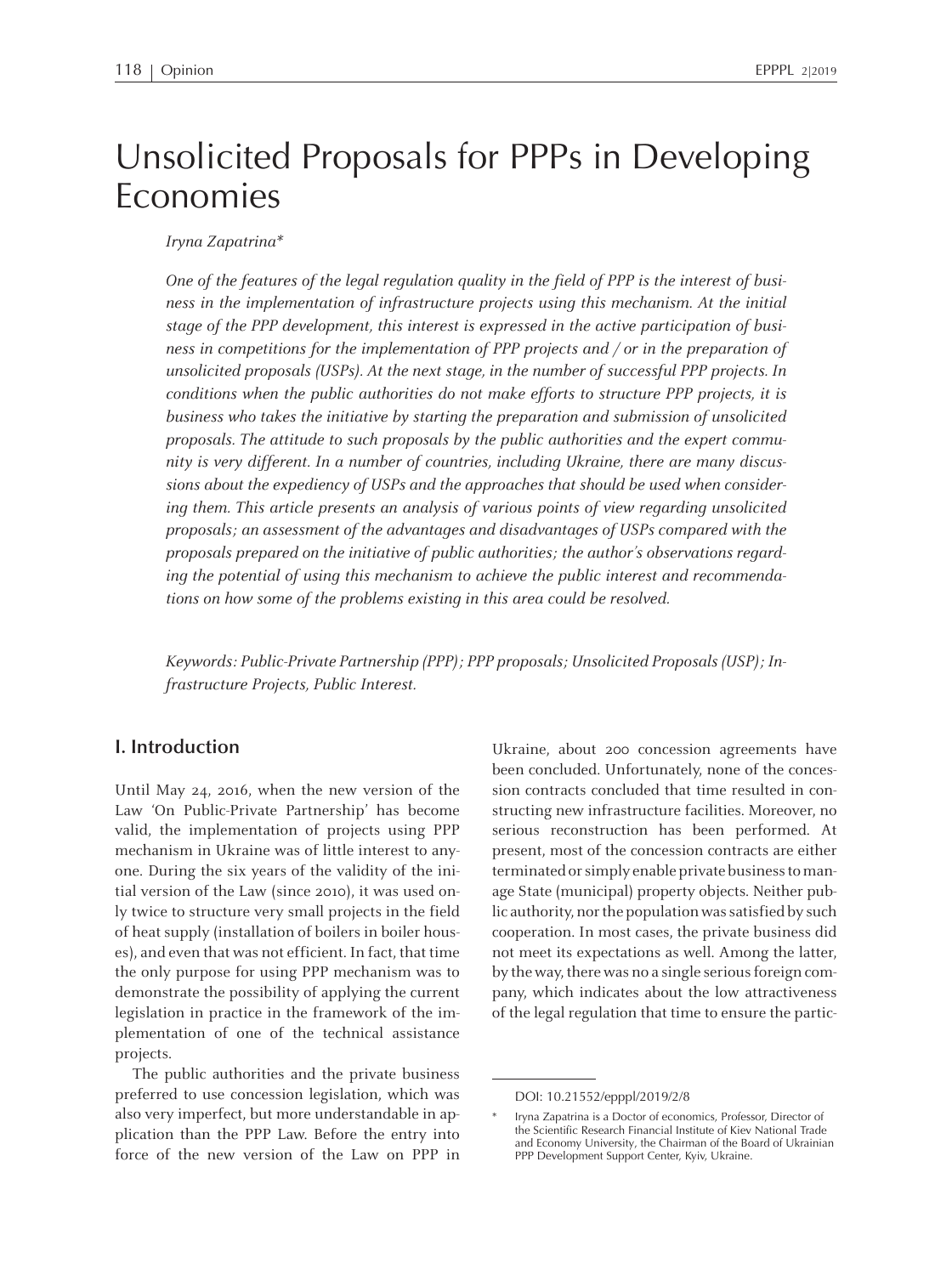ipation of private business in the modernisation of infrastructure.

The new version of the Law on PPP, of course, is not perfect. At the same time, it has introduced <sup>a</sup> clear and quite flexible procedure for forming partnerships between business and public authoritiesfor the implementation of long-term infrastructure projects.And thisis not <sup>a</sup> theoretical conclusion.During the two years since the adoption of the by-laws, based on the new redaction of the Law on PPP, it was submitted 5 Unsolicited proposals (USP) related to the State-owned objects (3 of them by the well-known foreign companies) and <sup>2</sup> proposals on por<sup>t</sup> concessions based on the Concession Law that were prepared by the Ministry of Infrastructure with active assistance of EBRD and IFC. The process has started.

What was the reason for such activity in the preparation of USPs?

Firstly, the submission of USPs was legally allowed and the procedure for their consideration was clearly defined: the requirements for the content of the proposal for implementing PPPs, the procedure and deadlines for their consideration, the grounds for rejecting USPs, as well as the grounds for the Ministry of Economic Development & Trade and the Ministry of Finance not to approve it (in cases when such approval is necessary). There is a 3-month period established for consideration of PPP proposal and decision-making (to accep<sup>t</sup> <sup>a</sup> proposal or not). If <sup>a</sup> public authority has accepted PPP proposal, it shall be announced <sup>a</sup> competition to attract <sup>a</sup> private partner. The initiator of the proposal, participating in such <sup>a</sup> competition, has no preferences. But if someone else wins the competition, they will be obliged to reimburse the proposal's initiator for the cost of its preparation, which may not exceed 2.5% of the cost of the proposed project.

Secondly, business is interested both in <sup>a</sup> good reliable infrastructure, and in participation in longterm projects on its development. In Ukraine, the roads are in <sup>a</sup> very bad condition; the rail transportation system (incl. passenger) is inefficient; there are not enough bridges, and most of the existing ones require serious repair; heat supply, water supply and sanitation systems are extremely aged; there is <sup>a</sup> lack of infrastructure for waste treatment etc. At the same time, there are no carefully elaborated and interesting for business proposals concerning the modernisation of infrastructure prepared by the public authorities. In such conditions, business has the only opportunity to influence on the current situation to independently initiate the implementation of infrastructure projects, using USP mechanism.

Interest to USPs in Ukraine has generated numerous discussions regarding their advantages and disadvantages. As <sup>a</sup> rule, they were initiated by our foreign colleagues — representatives of international financial institutions (IFI) and their consultants. In the opinion of most of them USPs, as <sup>a</sup> rule, do not reflect the public interest, can be used to avoid competition, and potentially create an environment for corruption. Therefore, such proposals should be avoided by public authorities or, at least, should be treated very carefully.

Such conclusions were largely based on recommendations of the Policy Guidelines for Managing Unsolicited Proposals in Infrastructure Projects prepared by the World Bank and PPIAF<sup>1</sup> (Guidelines). This study contains an in-depth analysis of international experience in the application of USPs, and also includes <sup>a</sup> number of very interesting and important observations, conclusions and suggestions. Most of them are extremely useful for implementation in emerging economies, especially those with <sup>a</sup> poor USP experience, for example, in such countries as Ukraine. But <sup>a</sup> number of conclusions presented in this publication, in our opinion, is discussible. The perception of them as 'the only true' could negatively affect the participation of business in the modernisation of infrastructure in developing countries under PPP terms and in some cases, completely 'kill' the desire of business to offer something in this area. Below in this article we consider these issues based, among other things, on the experience of consideration of USPs in Ukraine. .<br>P

## **II. USPs: Advantages and Disadvantages**

In order for the discussion to be reasoned, we have compared USPs and proposals prepared by the public authorities (solicited proposals) by their influence on <sup>a</sup> number of parameters important for the soci-

<sup>1</sup> Policy Guidelines for Managing Unsolicited Proposals in Infrastructure Projects (Volume I,II,III) - World Bank Group, PPIAF - <https://ppp.worldbank.org/public-private-partnership/library/ policy-guidelines-managing-unsolicited-proposals-infrastructure -projects>.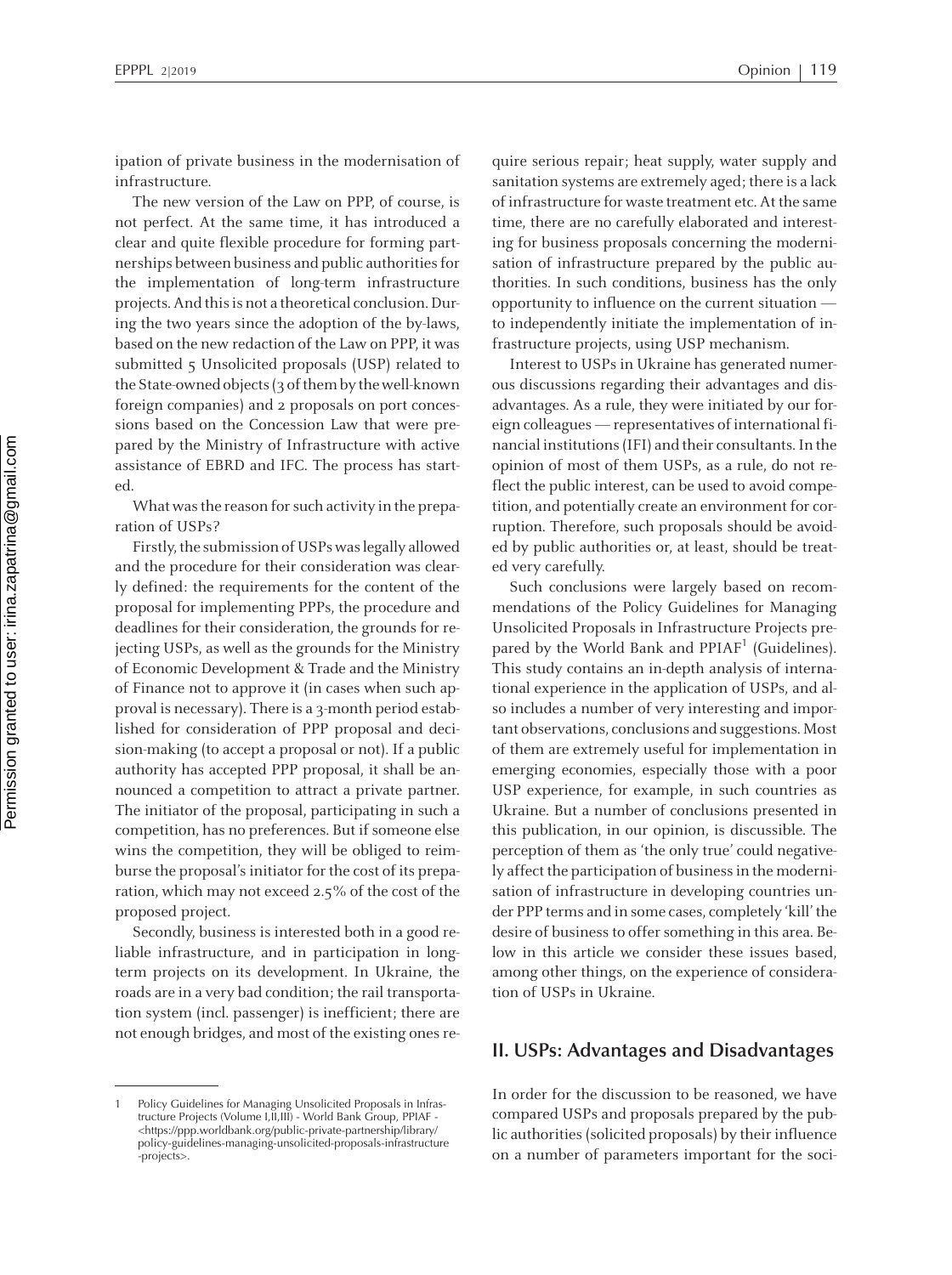ety to understand their advantages and disadvantages.

## 1. Public Interest and Compliance With Strategic Priorities

The presence of public interest is one of the main features indicating the possibility of qualifying <sup>a</sup> project as <sup>a</sup> PPP. Protection of public interest should be <sup>a</sup> basis for taking decisions by public authorities. As <sup>a</sup> result, by default, it is considered that PPP proposals prepared by public authorities correspond to the public interest and are in compliance with the strategic priorities of the country (territory) development while the USPs do not.

The statement that the USPs don't comply with the public interest and are not aimed at achieving strategic priorities in infrastructure development is <sup>a</sup> very serious argumen<sup>t</sup> against their use. Therefore, we think this issue requires detailed consideration.

Indeed, there are many cases when USPs don't meet the public interest and don't take into account strategic priorities (a lot of such examples could be found in the Guidelines). But for the sake of justice, it shall be said that in developing countries this disadvantage could often be inherent also to PPP proposals prepared by public authorities. One of the reasons for this is the lack of long-term strategic documents of infrastructure development at the State and local levels. In such <sup>a</sup> situation, not only private business, but also public authorities unwittingly act situationally.

Is it correct to make <sup>a</sup> complaint to private business that its submitted PPP proposal does not meet the public interest in the absence of clearly defined State priorities in infrastructure development? We think it is not.

At the same time, if long-term strategic documents for infrastructure development are adopted at the State / local levels, the presence of public interest in <sup>a</sup> PPP proposal and the compliance of the proposed project with themcan always be assessed, regardless of whether the proposal is prepared by a private business or <sup>a</sup> public authority. For this, it is simply necessary to envisage the necessity to conduct such an analysisin the process of evaluating the effectiveness of PPP proposals.

For example, in Ukraine, the analysis of the compliance of PPP proposals with strategic priorities is obligatory in the process of their evaluation (both, for solicited proposals and for USPs). And this is <sup>a</sup> positive moment. At the same time, there are no plans for infrastructure development at either the State or local level in Ukraine. As a result, the analysis of PPP proposals is carried out based on the existing socioeconomic strategies and programs (State or municipal), many of which do not contain specific requirements regarding infrastructure development and are of <sup>a</sup> general nature. Such an analysis is superficial. Its results only lead to the conclusion whether the proposed project meets the State policy in <sup>a</sup> particular area. And nothing else.

As <sup>a</sup> result, nobody can answer the question, what is more important for <sup>a</sup> country or <sup>a</sup> certain territory in the first place — to build <sup>a</sup> bridge, <sup>a</sup> road, <sup>a</sup> waste treatment plant, or to rehabilitate the water supply or heating system, etc. Moreover, in such conditions it is also difficult to assess the demand for the infrastructure facility proposed for construction (modernisation) within the framework of PPP in the medium term and hence the project's payback. And these are the risks for both: private business and the State / municipality.

It is impossible to take right (effective) decision about the implementation of an infrastructure project using budgetary funds or within the framework of PPP in the case of absence of the State / municipal infrastructure plan regardless of whether their implementation is proposed by a public authority or <sup>a</sup> private business. In this situation decisions are made spontaneously and subjectively. It is not possible to assess the success (relevance) of projects proposed for implementation in the medium term.

For example, in the past few years, all efforts to promote PPP in Ukraine were directed to the preparation of concession projects in seaports (IFIs have supported the development of <sup>a</sup> new Law on Concessions, primarily to implement por<sup>t</sup> projects; they have financed the preparation of PPP proposals for two ports — Kherson Sea Trade Port and Sea Trade Port Olvia).

Can this solution be considered as optimal in the conditions of extremely poor quality of roads and railway communication systems, the lack of <sup>a</sup> number of bridges, which are critical for transportation, etc? In our opinion, no.

Will por<sup>t</sup> projects be effective in the conditions of poor quality of other transport infrastructure, undeveloped industrial production and low capacity of the domestic market? In our opinion, no as well.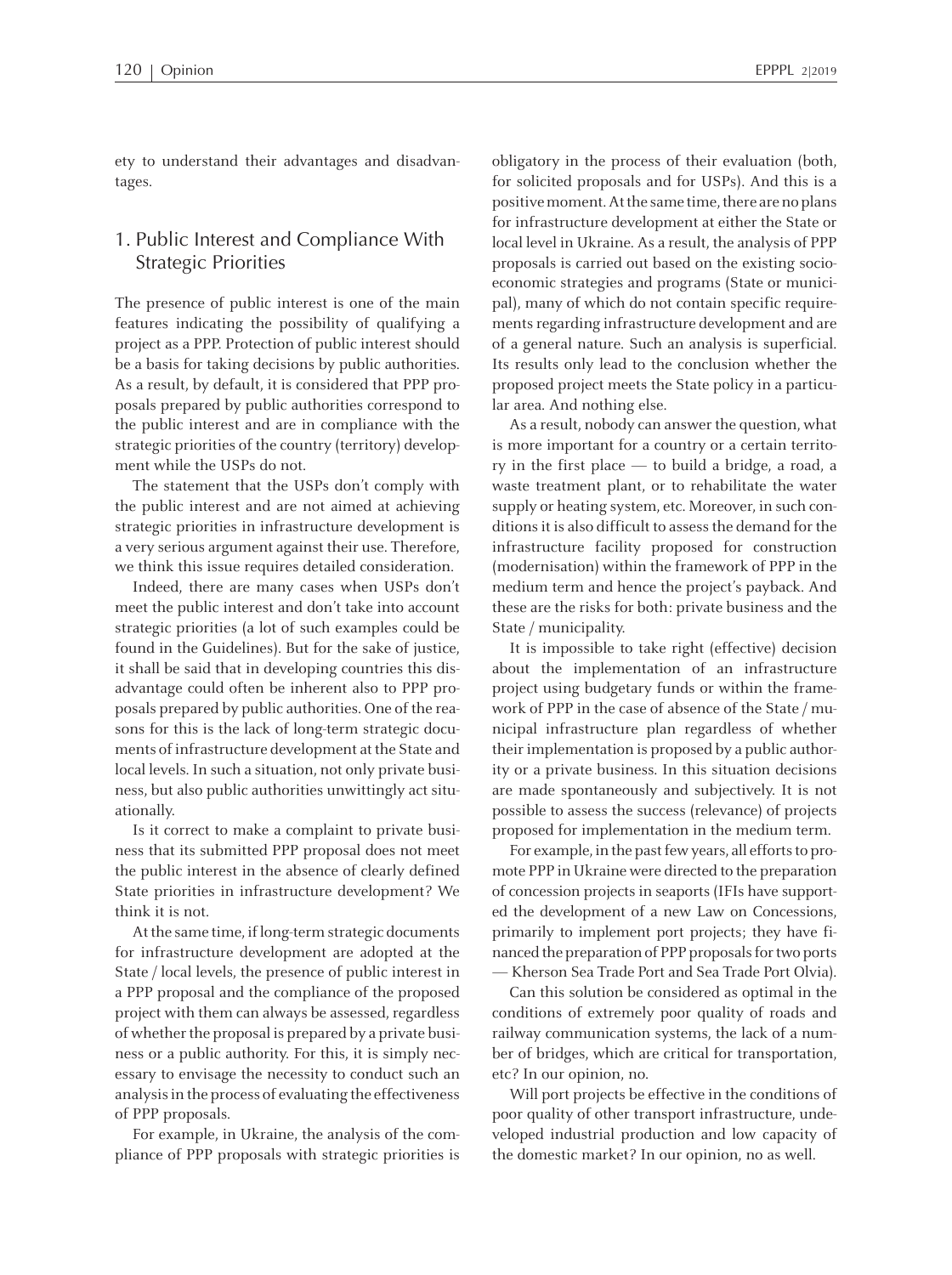Is the por<sup>t</sup> sector the highest priority in terms of creating amodern infrastructure in the country, providing conditions for business development and improving the quality of life of the population? Very doubtful.

It means that, if the country (the municipality) does not have <sup>a</sup> long-term infrastructure development plan, then no matter who initiated <sup>a</sup> project (private business or public authority), or what mechanism is planned to be used for its implementation (budget financing, PPP or other). In all cases it is impossible to make a clear conclusion as to whether this project meets the public interest or contributes to the achievement of strategic priorities.

# 2. Social Attractiveness, Focus on Achieving the Sustainable Development Goals (SDGs)

For some reason, it is believed that PPP proposals prepared by the public authorities are always socially attractive and provide for the implementation of projects that have positive impact on the SDGs. On the contrary, USPs are primarily commercial in nature and are focused exceptionally on the interests of the business offering them for implementation.

We cannot agree with that. In our opinion, business does not deserve such an attitude. Of course, the commercial componen<sup>t</sup> of <sup>a</sup> project is very important for business and it will not undertake non-recoupable projects with high risks. At the same time, business understands that PPP projects that are not perceived by the population or have <sup>a</sup> negative impac<sup>t</sup> on its life are very risky for implementation. Therefore, the analysis of their social componen<sup>t</sup> is <sup>a</sup> very important par<sup>t</sup> of USPs.

We should also note that today business is becoming increasingly socially responsible and in many countries it is one of the drivers for ensuring sustainable development and the achievement of the SDGs. Moreover, it sometimes takes more active position on this issue than national governments.

For example, the results of an exper<sup>t</sup> analysis conducted by PriceWaterhouseCoopers in 2015 have demonstrated that <sup>71</sup>% of 9<sup>86</sup> companies operating in 10 economic sectors surveyed by them had already planned that they would take par<sup>t</sup> in achieving the SDGs; 13% of themidentified the activities that they are going to implement to achieve the SDGs; 41% have announced the implementation of the SDGs in their business strategies for the next 5 years.<sup>2</sup> More than 1,300 investors, managing capital of about US\$ 60 trillion, stated that they adhere to the United Nations principle of the Responsible Investment.<sup>3</sup> More than 9,500 business companies from more than 135 countries of the world have joined the United Nations Global Compact, the largest voluntary initiative in the field of corporate responsibility. Thus, they declared their intentions to contribute to the achievement of the SDGs. So, in our opinion, it is not correct to state that the majority of USPs have <sup>a</sup> low social impact and ignore the tasks on achieving the SDGs.

It cannot also be stated that the proposals initiated by public authorities are always socially oriented and aimed at achieving the SDGs. In theory, it should be so, but in practice it does not always happen. The reasons are incompetence and/or personal interests of some civil servants who make decisions in the field of PPP; their desire to select for implementation those infrastructure projects that are easier to prepare and less risky.

All this means that both USPs and proposals prepared by public authorities can be:

- socially oriented or not;
- have <sup>a</sup> positive impact on the achievement of the SDGs or not;
- meet the public interest or not.

Answers to all these questions don't depend on who initiates <sup>a</sup> PPP proposal — <sup>a</sup> private business or <sup>a</sup> public authority. Such <sup>a</sup> conclusion can be made only on the basis of an assessment of <sup>a</sup> submitted PPP proposal. Such an analysis should be envisaged in the process of its evaluating. When conducting such an analysis, it is important to use the recommendations of the Guidelines,<sup>4</sup> in particular, introduce clear evaluation criteria and procedures and provide that such 'criteria should cover public-interest, projectfeasibility, PPP suitability, and affordability considerations'. 5

<sup>2</sup> Запатріна <sup>І</sup>.В. Керівництво «Посилення рол<sup>і</sup> бізнесу <sup>в</sup> досягненні ЦСР <sup>в</sup> Україні» - публікація <sup>в</sup> рамках проекту ПРООН/GIZ «Підтримка реалізації Цілей сталого розвитку <sup>в</sup> Україні» - березень <sup>2018</sup> – <sup>69</sup> <sup>с</sup>. - <http://www.ua.undp.org/ content/ukraine/uk/home/library/enterpreneurship-support/sdg -business-role-enhancement.html>.

<sup>3</sup> <https://www.unpri.org>.

<sup>4</sup> World Bank Group, PPIAF (n 1).

ibid, vol I, p 12.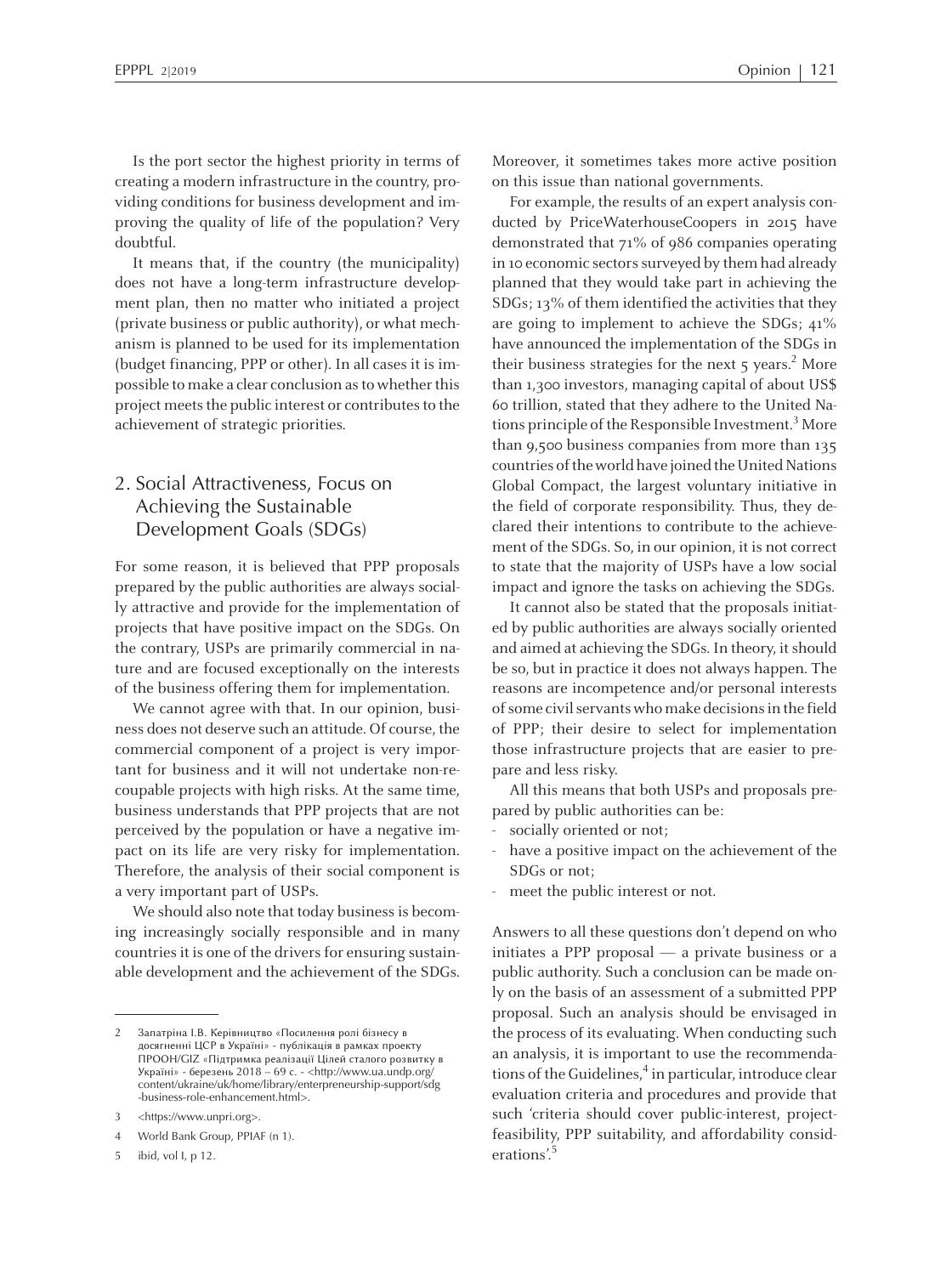## 3. Fiscal Sustainability of Project

The issue of fiscal sustainability is very important for understanding whether <sup>a</sup> State (municipality) can suppor<sup>t</sup> an infrastructure project proposed for implementation on a PPP basis. In this context, it is very important to analyse <sup>a</sup> project impact on public finances, including fiscal liability, and also to assess the ability of <sup>a</sup> public authority to effectively manage the involved risks. Such an assessment should be presented in PPP proposal both in the case of its preparation by <sup>a</sup> private business or by <sup>a</sup> public authority.

In general for <sup>a</sup> public authority it is easier than for a private business to assess the fiscal implications of <sup>a</sup> project implementation while preparing it. Although during the preparation of solicited proposals, such an assessment is usually carried out by the relevant line-ministries, and not by the Ministry of Finance (or municipal financial departments). In many cases assessment of fiscal risks for them has the same difficulties as for <sup>a</sup> private business.

At the same time, fiscal risks could be avoided if legislation has clear criteria that PPP proposal must meet and in case of non-compliance with which it is rejected. Assessment of compliance of PPP proposal to such criteria should be approved by the Ministry of Finance (local financial body) in the process of analysing the effectiveness of PPP proposal. And not only for USPs, but also if <sup>a</sup> PPP proposal is prepared by <sup>a</sup> public authority.

It should be noted that in many countries of developing economies who take only the first steps in implementing PPP projects, the essence of evaluating <sup>a</sup> PPP proposal for its financial sustainability is not always correctly understood even by financialinstitutions. Often, instead of assessing the long-term impact of the proposed project on the budget revenue and expenditures (including indirect, by creating conditions for the development of another business, increasing labour productivity, reducing morbidity, etc.), financial agencies in the first place evaluate <sup>a</sup> PPP proposal based on the following criteria:

- short-term project impact on budget revenues, ie just at the time when the object is being modernised (reconstructed).In practice during this period revenues may even decline;
- commercial attractiveness of the project (no need to provide State support, the high amount of concession and other payments to the budget).

The majority of refusals / warnings of financial authorities regarding PPP projects implementation are based on the comments of this kind. At the same time, the demand for the project by the population, its influence on the creation of opportunities for the socio-economic development of the territory and conditions for doing business (living) are ignored or considered as secondary. As a result, private partners are completely unreasonably denied in the implementation of <sup>a</sup> project proposed in USP that is actually very important for the society.

Such approaches to projects evaluation contradict with the essence of PPP. The goal of attracting private business to the modernisation (creation) of infrastructure is to improve the quality of life of the population, but not the short-term increase in budge<sup>t</sup> revenues (for example, through concession payments). The most important thing that the implementation of such projects should ensure is a sustainable effect for the country (municipality) in the medium and long term perspective. Therefore, when assessing the fiscal sustainability of <sup>a</sup> project, first of all, it is necessary to analyze the ability of the State (municipality) to respond to the obligations taken within the framework of this project, to avoid fiscal risks for the budget in the future (not to create problems for the budget).

#### 4. Competition

The fact that the initiator of USP has competitive advantages over the rest of the bidders is considered as one of its negative characteristics. This statement, of course, is more relevant to the situation when the project submitted as <sup>a</sup> USP is awarded as <sup>a</sup> result of direct negotiations. However, we can agree that for cases when <sup>a</sup> private partner is selected as <sup>a</sup> result of an open competition, this is also true. Initiators of USPs are more prepared for the competition than others. Additionally <sup>a</sup> competition is often held taking into account technical proposals of the USP initiator.

But what is negative in it for public authorities and for the society, if USP initiator turns out to submit the best proposal in the process of an open competition when winner selection criteria are not focused exclusively on USP initiator and reflect the public interest?

In our opinion, nothing is wrong with that. After all, it was <sup>a</sup> USP initiator who took the initiative and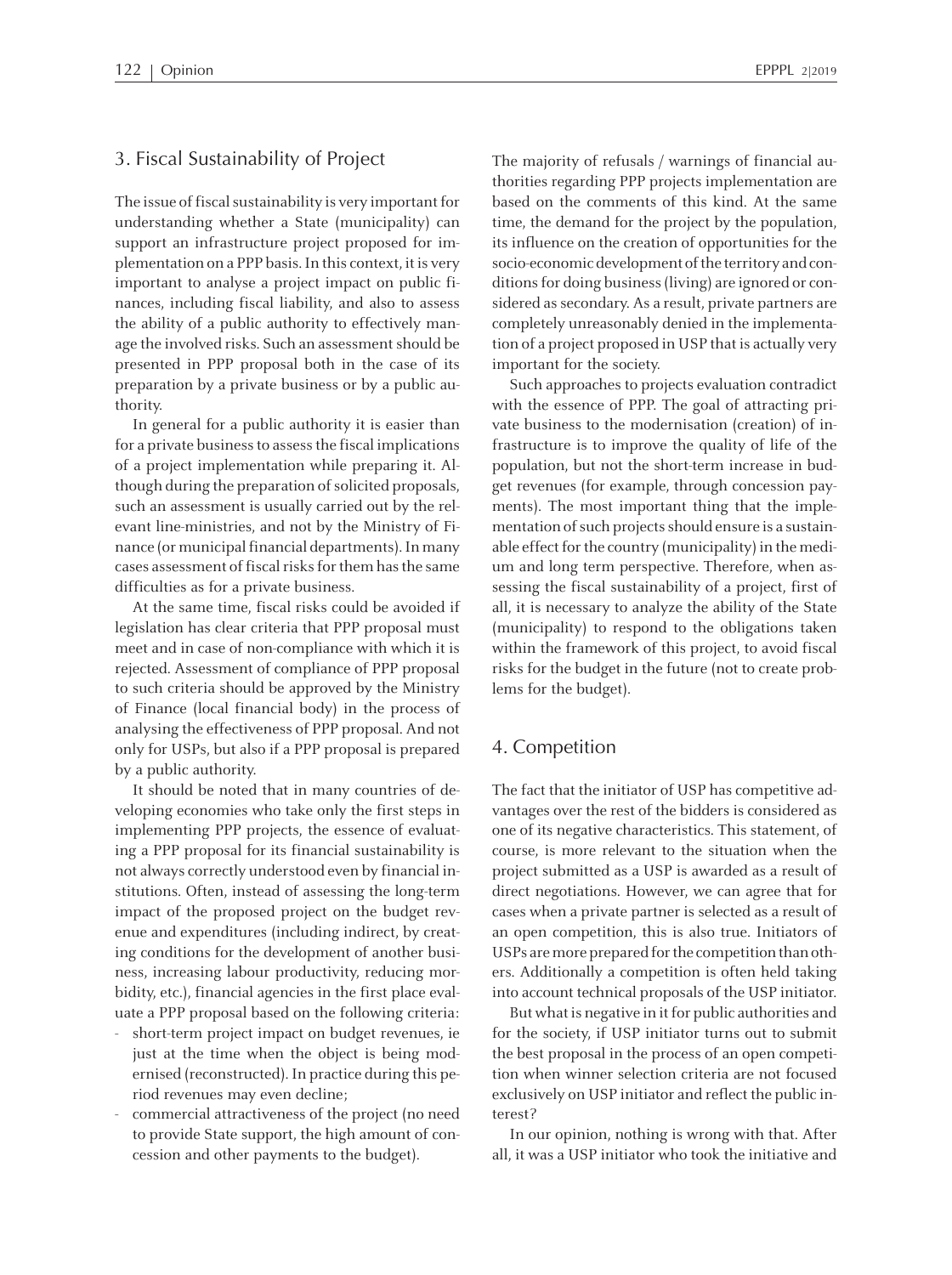risks to invest in the preparation of PPP proposal. Therefore, they have <sup>a</sup> right to certain advantages. The other thing is that these advantages should not have as <sup>a</sup> consequence that the project proposed in USP will be implemented by him on worse conditions than other participants of the competition can offer.

Another warning from the authors of the Guidelines is that the USPs 'potentially engage in corrup<sup>t</sup> practices'. <sup>6</sup> We will not argue with that. But, in our opinion, the potential for corruption risks for USPs in the case when <sup>a</sup> private partners for PPP projects are selected at an open competition is not higher than for PPP proposals prepared by public authority. At least for the developing countries.

The same applies to warnings that overpricing (non-market prices) could be used in USPs. Competition can always adjust them. If criteria forselecting <sup>a</sup> winner are determined based on the public interest, the problems with overpricing for works / services in the framework of PPP will not arise.

#### 5. Transaction Costs

One of the problems in launching PPPs regardless of who initiates them, is the high transaction costs of <sup>a</sup> project preparation and consideration, holding <sup>a</sup> tender and concluding <sup>a</sup> contract. Only <sup>a</sup> PPP proposal preparation is estimated from 2.5 to  $5\%$  of the appropriate project cost. Significant costs are incurred by public authorities also when they are considering <sup>a</sup> PPP proposal, preparing <sup>a</sup> tender and concluding <sup>a</sup> contract. And the longer these processes take, the higher these costs are.

It is important for the society to have transaction costs of structuring and consideration of PPP proposal low as far as possible and at the same time it shall not result in <sup>a</sup> loss of quality.

Solicited proposals are prepared at the expense of public budgets or funds from IFIs. In the first case it is in fact the population and business that pays for the preparation of PPP proposals at the expense of their taxes. So, public authorities have high responsibilities — they have to spend money as efficiently as possible and, consequently, take care of transaction costs decreasing.

We have another situation with USPs. International experience demonstrates that the cost of their preparation is significantly lower (sometimes in several times) than the preparation of <sup>a</sup> proposal at the expense of donors (IFIs).

Firstly, business uses its own knowledge and competence to prepare USP, at least its technical part, and thus reduces the cost of preparing PPP proposal. Secondly, business spends its own money on the preparation of <sup>a</sup> feasibility study and therefore does everything possible to reduce the cost of its preparation. For example, it doesn't attract for the development of <sup>a</sup> feasibility study such expensive consultants as IFIs do. In addition, when preparing USP (attracting consultants for their development), there are no corruptionrisks—abusinessspendsits ownfunds guided by the principle of 'best price-quality'.

Therefore, if we compare USPs and PPP proposals prepared by public authorities in terms of transaction costs, then for the USPs they are much lower. And from this point of view, they are more attractive to the society.

## 6. Detailing of the Information Provided in PPP Proposals

When considering USPs, many complaints arise as to the fact that the information used in it is not sufficiently accurate / detailed. In particular, this concerns information about land plots; financial and economic situation in an enterprise operating facilities planned for transfer to <sup>a</sup> PPP; existing obligations of such an enterprise; technical condition of some objects, etc. That is, the information to which the potential private partner — the USP initiator cannot <sup>6</sup> ibid, vol I, <sup>p</sup> 3. have access at the stage of preparation of PPP pro-

In the case of attracting IFI funds the public authorities are not very concerned about the amount of transaction costs. And the cost of PPP proposal preparation could be very high. The legislation of many countries, in particular Ukraine, stipulates that an obligation of the winner of PPP competition on compensation of the costs of <sup>a</sup> PPP proposal preparation by <sup>a</sup> public partner / IFI may be established. As <sup>a</sup> result the cost of appropriate project for <sup>a</sup> private partner could increase sufficiently. And finally, additional costs will be covered at the expense of consumers of the services generated by the relevant project.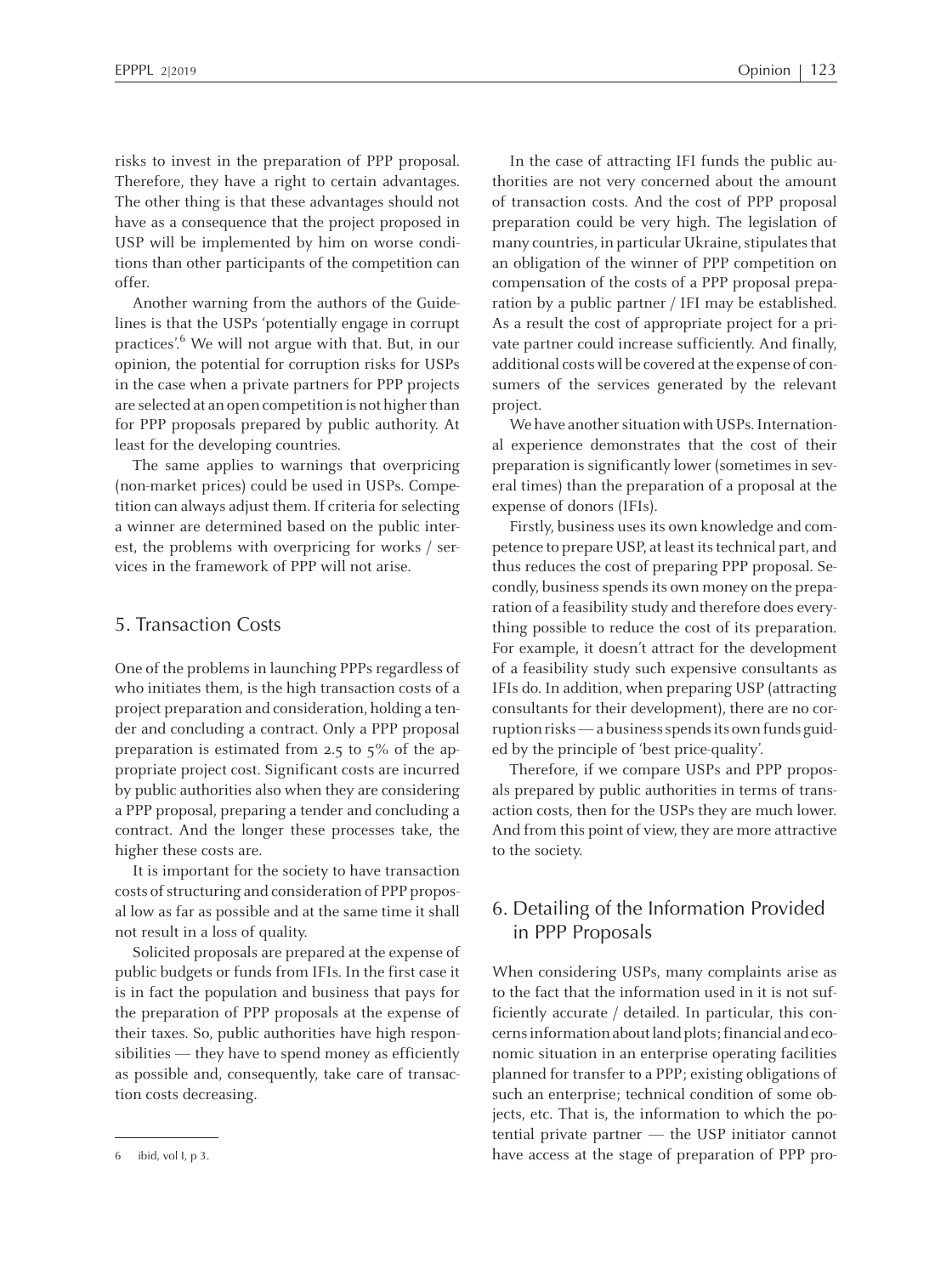posal. At the same time, if PPP proposal is prepared by a public partner, then it has the opportunity to get all the information it needs about PPP facilities, the company, and land plots. And all thisinformation, as <sup>a</sup> rule, is presented in detail in this PPP proposal.

Is this has to be acknowledged as <sup>a</sup> disadvantage of USPs? In our opinion, no.

In order to decide on the expediency of implementing the considered project as PPP, first of all you need to make sure that the project is in demand by the society; that its implementation will provide an opportunity to solve existing problems; that it could be implemented technically and will not lead to <sup>a</sup> negative impact on the environment; and that <sup>a</sup> private partner will be willing to take on the risks that may arise fromits implementation. So, at the stage of deciding whether to implement the project or not, the assessment of a *project* is more important than the analysis of the problems of the enterprise operating certain infrastructure facilities and the characteristics of its operation.

As the experience shows, almost always business has better understanding of a *project* that it proposes for implementation and related risks, than <sup>a</sup> public authority. And, most importantly, by submitting USP, it confirms its readiness to implement the project submitted for consideration, subject to the conditions set out in its PPP proposal.

At the same time, public authorities are more thinking about how to solve the problems existing in the enterprise operating the future PPP facility (object), and how not to reduce revenues from this enterprise to the budget in the next year or two, not to reduce the number of employees etc. Analysis of the proposed for implementation project itself, as <sup>a</sup> rule, is of secondary importance. Moreover, public authorities do not always understand which risks the business will be ready to undertake, and which not. Based on the above, there is <sup>a</sup> certain probability that solicited proposal can fail. Reasons: very high risks, conditions of <sup>a</sup> project implementation or <sup>a</sup> technological solution chosen for the project implementation doesn't suit any potential participant of the tender.

In our opinion the demand to present very detailed information in PPP proposal is not necessary also for solicited proposals. Under 'detailed' we mean the information that is not so important for making decision regarding PPP implementation, especially the information collection of which is impossible for <sup>a</sup> private business and very expensive for public authorities. In this context, it is important to take into account the recommendations of the authors of the Guidelines stating that the Government should specify the documentation and information that private entities need to provide as <sup>a</sup> par<sup>t</sup> of their USP submission. 'Public officials in various jurisdictions confirm that stringent minimum requirements are effective at reducing the number of low-quality USPs'.<sup>7</sup>

Detailed information on the technical conditions for the future PPP project, availability of land plots, etc., can be collected by the public partner when preparing the competition for appropriate project in the case positive decision on its implementation.

## 7. Transparency and Accountability

The authors of the Guidelines noted that transparency and accountability are extremely important issues that should be addressed in the process of preparing and implementing PPPs. 'Governments should disclose all relevant project information to allay stakeholder concern'. 8

One cannot disagree with this. But in our opinion, such <sup>a</sup> recommendation is important in relation to all PPP proposals, regardless of whether they are prepared by public authorities or private business.

There is an opinion that USPs have less transparency and openness than PPP proposals prepared by public authorities. Is it really so? In our opinion, no.

Indeed, PPP proposals prepared by private business often contain confidential information (or are generally not subject to wide dissemination). The lack of opportunity to ge<sup>t</sup> acquainted with this proposal in full reduces the competitive advantages of other participants in the future competition. In order to avoid such problems, the law may establish <sup>a</sup> list of those issues, information on which may be confidential, as well as those issues, the answers to which shall be publicly available. And then this problemrelated to USPs can be avoided.

In order to ensure transparency in PPPs the State policy on this issue has to take into account the recommendations of the Guidelines regarding the ne-

<sup>7</sup> ibid, vol I, p 9.

ibid, vol I, p 5.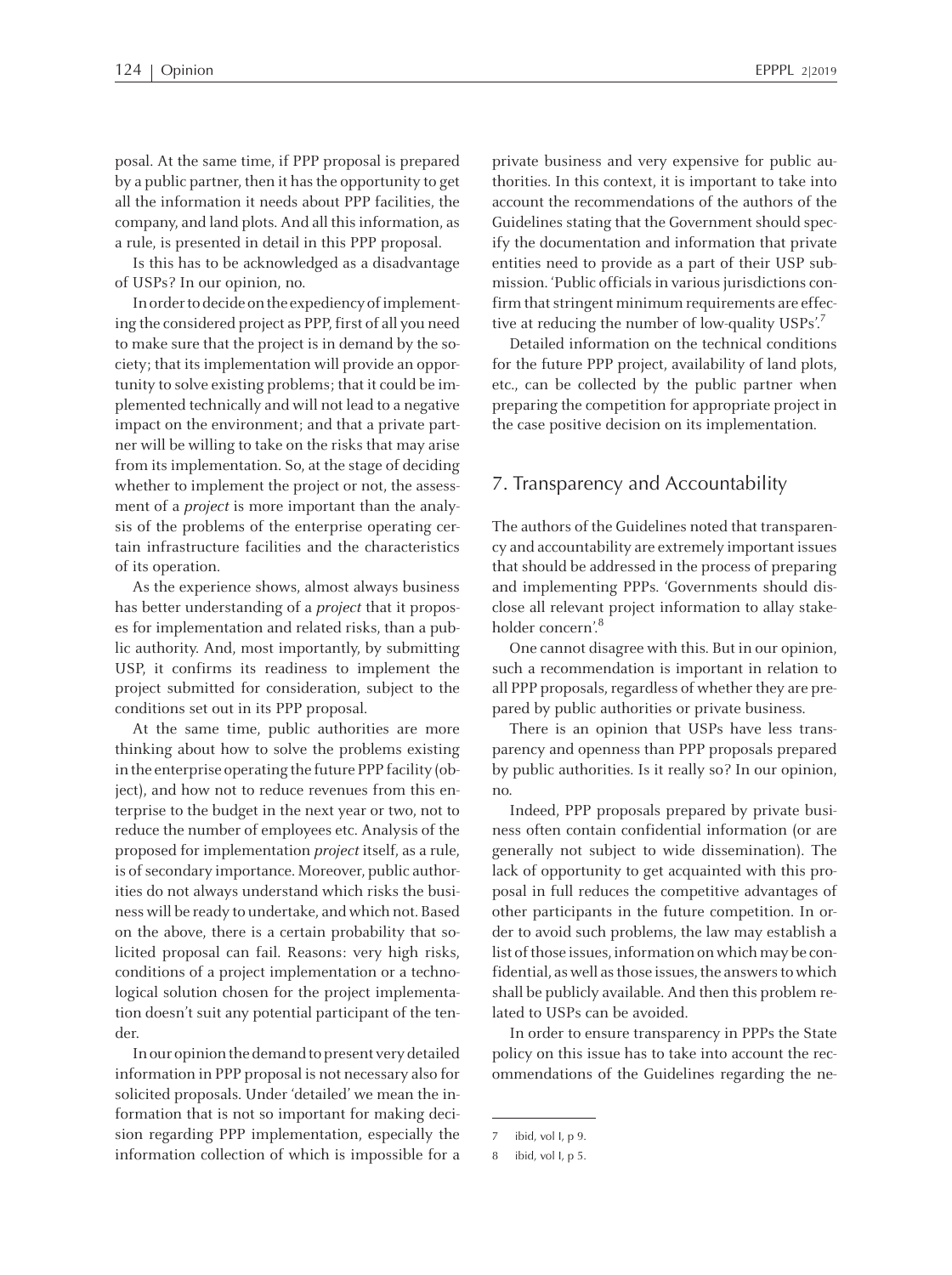cessity to 'specify how the governmen<sup>t</sup> will address requests to protect proprietary or confidential information'; 9 disclose parts of the USP submission and evaluation process, in particular

(1) material elements of the USP submission; (2) the process and findings of the evaluation process; and (3) <sup>a</sup> description of the proposed project-development and procurement process.<sup>10</sup>

For the sake of justice, it should be noted that today there is sometimes an opposite situation. The proposals prepared by the public authorities are confidential and do not disclose sufficient information about PPP proposal.<sup>11</sup> For example, the Feasibility Study that have been prepared as <sup>a</sup> solicit proposal are marked as confidential. In our opinion, such situations should not arise.

Our analysis demonstrates than USPs could not be less, and sometimes could be even more attractive, than proposals prepared by public authorities. But for this, <sup>a</sup> proper legal and institutional environment shall be created.

## **III. How to Ensure USPs Efficiency and Effectiveness**

In order to ensure the efficiency and effectiveness of USPs, the authors of the Guidelines propose three potential strategies:

- 1. Governments decide not to allow USPs (some experts believe, however, that this would result in <sup>a</sup> limited number of projects in low-capacity jurisdictions);
- 2. Governments allow USPs but hire external advisors to develop and structure projects (hiring advisors brings confidence to the market and contributes to equal bidding conditions); or
- 3. Governments allow private developers to develop USPs,who structure the transaction, com-

<sup>13</sup> ibid, vol I, p 2.

petitively procure the major subcontracts, and take an equity stake in the project.<sup>12</sup>

Are the proposed strategies effective in developing countries, such as Ukraine, in the context of the global community's movement towards achieving the SDGs? And could the pursuit of one of these strategies influence on the overcoming of inequality between countries (territories within one country), in terms of the standards of living of the population (conditions for doing business)? Does this approach correspond to the UN idea of attracting private business to the achievement of the CDGs?

We will try to answer these questions below.

# Strategy 1. Governments Decide Not to Allow USPs

We completely agree with the conclusion of the Guidelines that 'USPs do not allow public agencies to overcome technical or financial capacity constraints',<sup>13</sup> and with the statement that in order to make <sup>a</sup> decision on USPs <sup>a</sup> public agency shall be 'able to protect the public interest during the evaluation, development and procuremen<sup>t</sup> of <sup>a</sup> USP project' and 'ensure transparency and accountability'.<sup>14</sup> But after all, the same demands are no less, and maybe even more important, if public authorities prepare PPP proposals. Even in the case of attracting external consultants. We have to understand that in order to properly set a task for consultants and monitor the results of their work, public authorities shall have knowledge on PPP issues. Moreover, attracting consultants in conditions of <sup>a</sup> low level of public authority's qualification creates high risks of corruption — consultants could manipulate public authorities in the interests of some business.

Consequently, public authorities with low institutional and human capacity should not have the right to make decisions in the field of infrastructure developmen<sup>t</sup> and on PPP issues, in particular to prepare PPP proposals. This could be very expensive for the State and the society. In our opinion, in order to avoid these risks, it is not necessary to prohibit USPs. The most important: to involve qualified specialists or to train existing specialists in public institutions.

The prohibition to submit USPs, which is practiced in <sup>a</sup> number of countries, is unwise, especially for the developing countries. It will negatively affect

<sup>9</sup> ibid, vol I, p 10.

<sup>10</sup> ibid, vol I, p 13.

Feasibility Studies in the framework of PPP proposals for Ukrainian Olvia and Kherson sea ports.

<sup>12</sup> ibid, vol I, pp 19-20.

<sup>14</sup> ibid, vol I, p 5.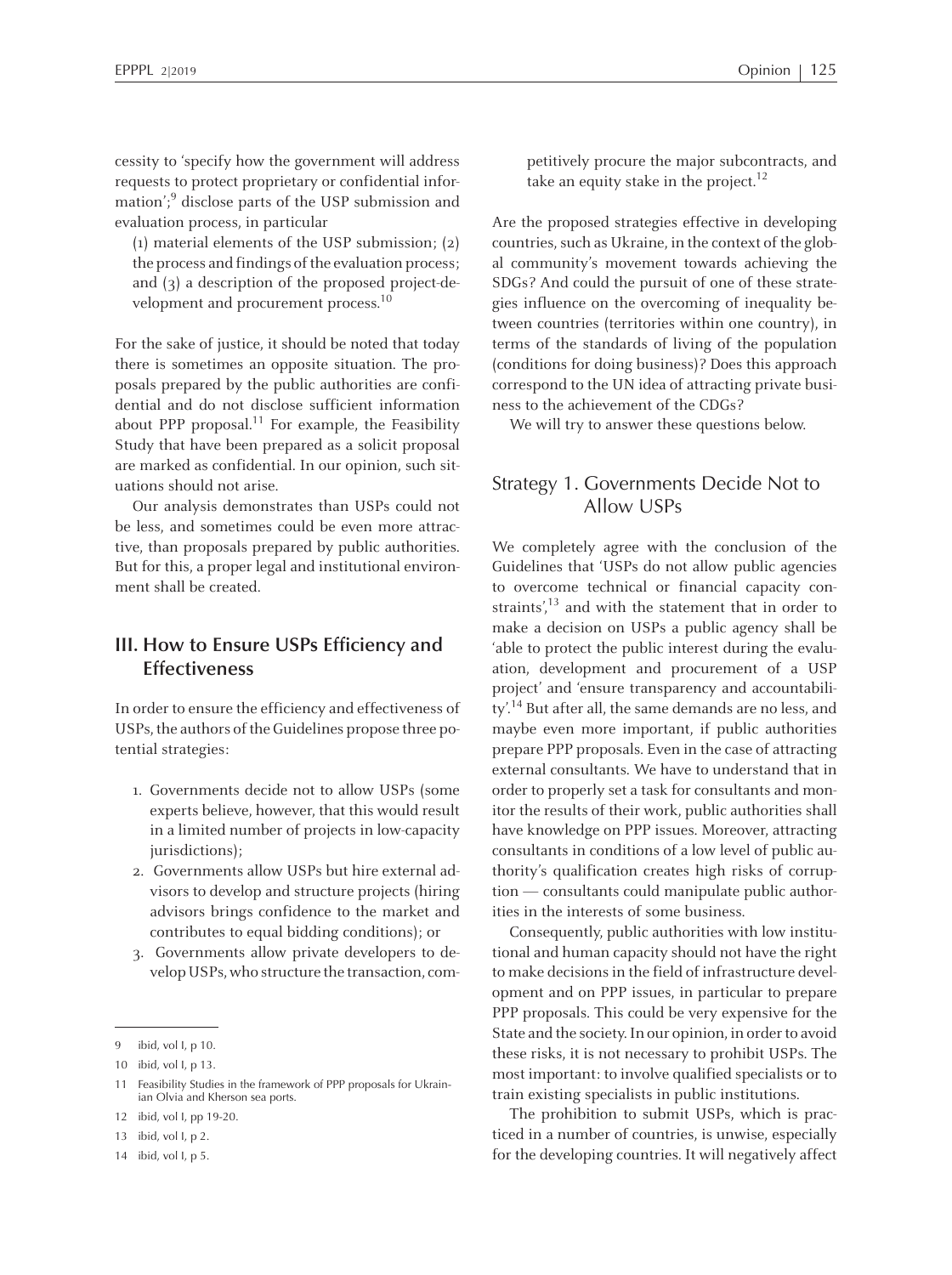the infrastructure development of these countries, worsen their infrastructural problems. As a result the quality of life of the population on the relevant territories will remain low. In the end, this will lead to increased inequality between countries, which will create <sup>a</sup> fertile ground for migration, the emergence of social and political conflicts.

Based on the above, the following conclusion could be made. The lack of qualifications in the field of PPP among public authorities should be <sup>a</sup> reason to think about how to improve the current situation (to attract qualified specialists for work in the relevant public institutions, to introduce measures to improve the institutional capacity of staff, etc), and not a reason to prohibit the USP.

Also we cannot agree with the recommendations outlined in the Guidelines to governments regarding introducing fee for consideration of USPs. In the opinion of the authors of the Guidelines 'а fee also ensures the effective use of public resources during evaluation, defraying some of the costs associated with processing USPs'.<sup>15</sup>

In our view, consideration of USPs is the obligation of the public authority.

National governments should ensure the society with modern infrastructure and high quality services including by attracting <sup>a</sup> private business for this purpose. In many cases public authorities cannot cope with their obligation to modernise infrastructure either at the expense of budget funds or borrowings. Private business proposes them to assist in resolving existing infrastructure problems. Why does it has to pay for the consideration of its proposal?

After all, when preparing USPs business actually takes the obligations of public authority. It invests own financial resources in the preparation of PPP proposals, sometimes quite serious amount, and spends the time. At the same time, it is not sure that the project proposed by it will be supported.

In our opinion, the proposal to introduce <sup>a</sup> fee for considering USPs could be acceptable only for economically developed countries, where public authorities are able to cope with overcoming infrastructure problems and ensure the population with an adequate quality of life and business – with attractive conditions for functioning. But not for the countries of developing economies where the implementation of infrastructure projects is very risky for private business even without necessity to pay for consideration it's PPP proposals. So it is at least not reasonable to introduce such 'anti-stimulation' ('deterrence') of business.

# Strategy 2. <sup>А</sup>llow USPs but Hire External Advisors to Develop and Structure Projects

In fact, this Strategy provides for <sup>a</sup> PPP proposal preparation by public authorities based on the idea (concept) proposed by <sup>a</sup> private business. For implementing this Strategy the authors of the Guidelines propose obligations for Governments 'to determine the extent to which the USP proponen<sup>t</sup> may be involved in project development', 16 in particular select one of the two options:

- project development by the public agency (with external advisors);

- project development by the public agency and the USP proponent, whereby specific public-interest studies are undertaken by the public agency (and its external advisors), and the public agency and its advisors undertake <sup>a</sup> detailed review of any studies developed by the USP proponent.<sup>17</sup>

We cannot agree with this Strategy, especially with the first option above.

Firstly, we don't understand how to entrust such complicated work to public authorities, which do not have sufficient qualifications even to consider and evaluate USPs.

Secondly, the implementation of this option in practice will result in high transaction costs.

In addition, if such <sup>a</sup> Strategy is used, the likelihood of a negative result in PPP competition will considerably increase. Public authority, which does not possess the necessary qualification, can 'destroy' <sup>a</sup> good and useful business idea. The project proposal prepared by it could have no interest for <sup>a</sup> business that submitted the corresponding idea. Involvement of external consultants could improve the situation. But in this case, transaction costs will significantly increase. And besides, as we noted above, the involvement of consultants by public authorities with low

<sup>15</sup> World Bank Group, PPIAF (n 1).

<sup>16</sup> ibid, vol I, p 6.

<sup>17</sup> ibid.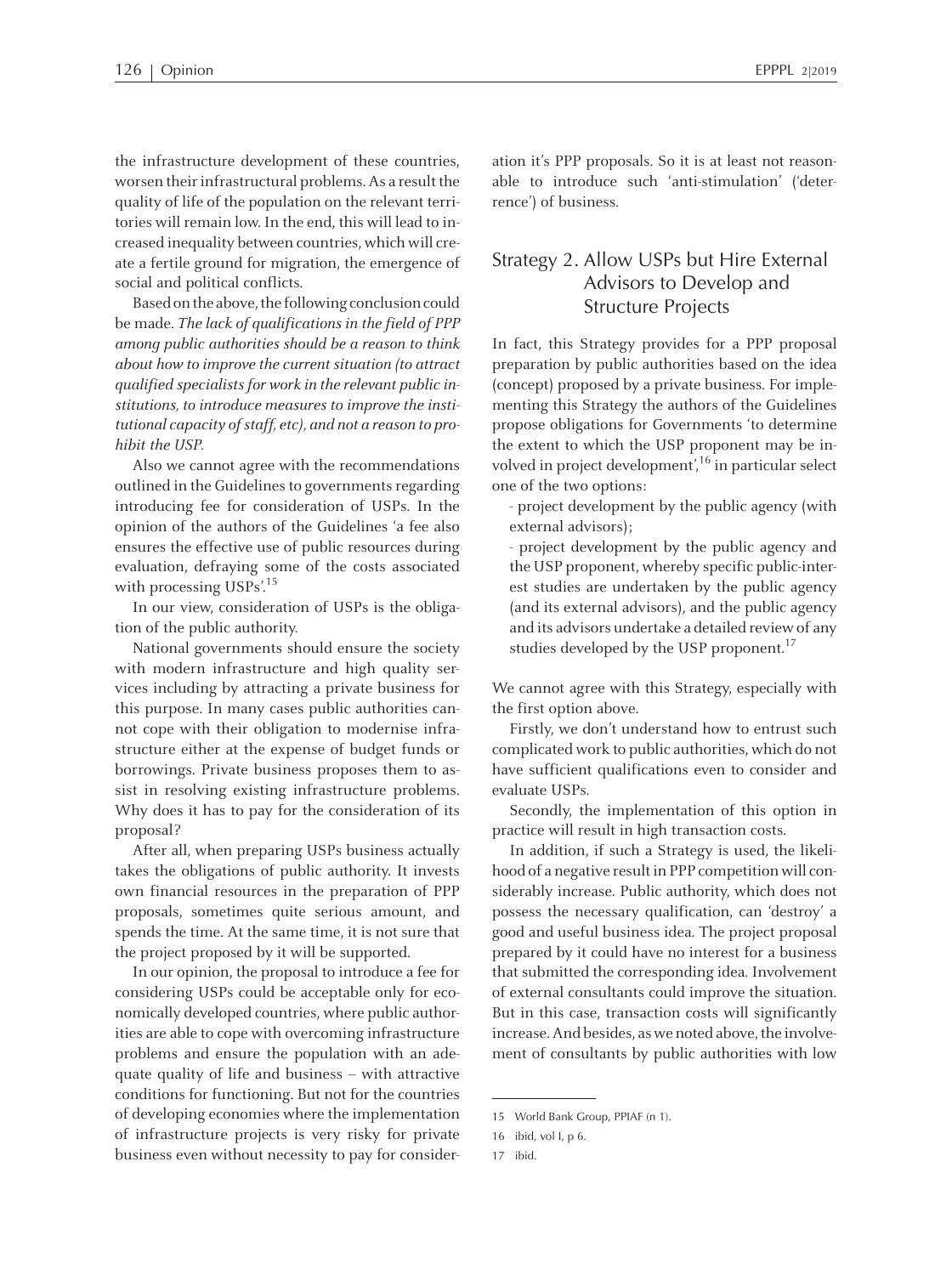level of qualification in the field of PPP creates favourable conditions for corruption.

The most acceptable scenario is the third. But it doesn't relieve the public authority from the need to ensure <sup>a</sup> high level of qualification in the field of PPP for employees who make decisions on project proposals.

## **IV. Conclusions**

1. The policy in relation to USPs and proposals prepared by public authorities as well as the legal regulation in this area should be based on the same principles.

<sup>A</sup> public-private partnership is possible if <sup>a</sup> balance of interests is achieved between the parties interested in the implementation of <sup>a</sup> complex and, as <sup>a</sup> rule, long-terminfrastructure project needed by the country (city) and people. Achieving this balance requires finding <sup>a</sup> compromise between <sup>a</sup> public and <sup>a</sup> private partner, based on the public interest. And the search for this balance should begin at the stage of preparing PPP proposal, regardless of who prepares it.

Public partner shall prepare such PPP proposal that will be interesting to business and provides conditions that are acceptable to <sup>a</sup> private partner given the existing project risks. Otherwise, the proposed project will not take place. It will not be interesting to private business. As a result, large amounts of money will be spen<sup>t</sup> on PPP proposal preparation and holding <sup>a</sup> competition, and <sup>a</sup> 'zero' effect will be obtained.

In order to prepare such <sup>a</sup> proposal, <sup>a</sup> public authority shall be highly qualified, even if it plans to involve external consultants to structure PPP. In addition, it must understand the interests and opportunities of businessto implement <sup>a</sup> project on the terms offered in PPP proposal. The latter requires an experience and the ability to conduct <sup>a</sup> dialogue with business to assess the market attractiveness of <sup>a</sup> project.

Private partner shall prepare PPP proposal that is in the public interest and does not negatively influence on fiscal stability. Otherwise, it will not be supported by public authority. In this case, the proposal initiator will not return the funds invested in the preparation of PPP proposal and will have losses.

In order to prepare such <sup>a</sup> proposal, <sup>a</sup> business shall know criteria by which its proposal will be evaluated by public authorities. <sup>A</sup> serious argumen<sup>t</sup> for business, who is deciding whether to prepare <sup>a</sup> USP, is the presence of an infrastructure plan (national or municipal). It is also important to understand that the civil servants responsible for consideration of USPs have the necessary qualifications, are not personally engaged and are ready for <sup>a</sup> civilised and equal dialogue.

In Ukraine, the requirements for any proposals for the implementation of PPP (USP and submitted by public authority) are the same, namely:

- common requirements for the structure of PPP proposals and the issues that should be covered in them;

-the same criteria forthe consideration of PPP proposals and the grounds for their acceptance / rejection;

-mandatory competition for the selection of <sup>a</sup> private partner;

 possibility of compensation of expenses of the USP initiator (or public entity who have prepared PPP proposal) for proposal preparation at the expense of the winner of the competition;

- the same procedure for consideration of proposals. The only difference in the consideration of solicited and unsolicited proposals — the decision to prepare a feasibility study for a project that is planned to be implemented in the framework of PPP at the initiative of public authority with the involvement of budgetary funds, shall made based on the results of the evaluation of <sup>a</sup> concep<sup>t</sup> note on the proposed project.

2. The main problems related to consideration of USPs and implementation of projects initiated in their framework in the developing economies are:

- Low qualification of public authority (both central and local);
- Lack of strategies and plans for the development of infrastructure at the State and municipal levels;
- The suspicious attitude of public authoritiesto private business and, as <sup>a</sup> result, the lack of dialogue between them in the process of discussing USPs;
- – Lack of interest of civil servants in infrastructure development. Firstly, nobody assesses the work of civil servants in terms of the number of successfully implemented projects (neither the senior managers nor the population). Secondly, in order to prepare and implement long-term infrastructure projects as PPPs, you need to learn, work hard,